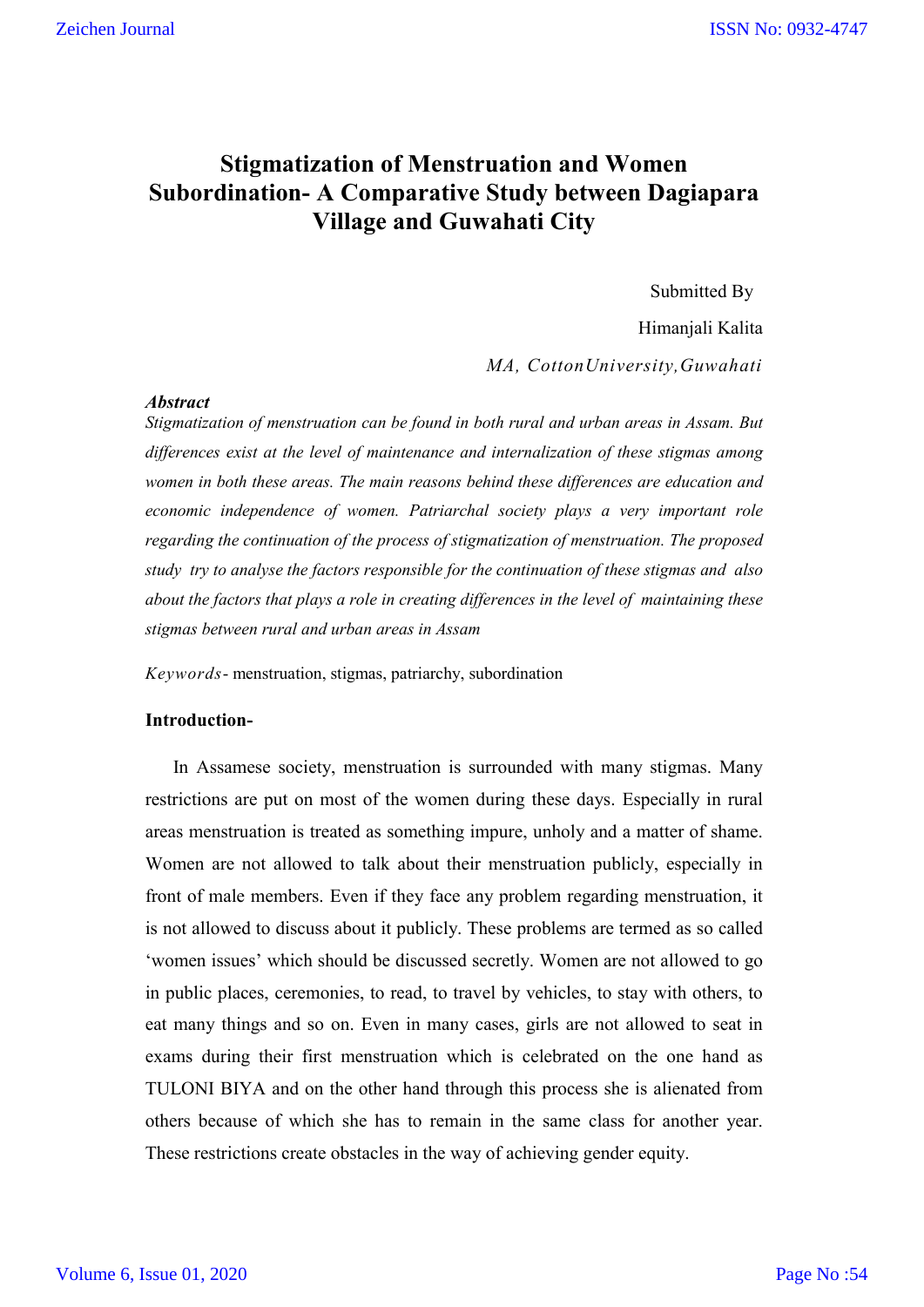Stigmas are prevalent in rural as well as in urban areas; only difference is in amount of restrictions because of education and economic independence of women. Education helps in creating awareness among people about what menstruation actually is. Financial independence of women makes them conscious about their needs and necessities in menstruation days and enables them to take care of themselves as they do not have to depend on others to take care of their necessary things.

This study is conducted in a small village name 'DAGIAPARA', situated in Dipila Mauza, Darrang District, Assam [rural area] and in Chandmari, Guwahati situated in Kamrup Metro, Assam [urban area].

To justify these arguments, findings are presented below:

**Views of Women of the Village Regarding Menstruation Stigmas-**

| Age       | Number of   | Educate        | Uneduc                   | Workin         | Housewiv                 | Number         | Number         |  |
|-----------|-------------|----------------|--------------------------|----------------|--------------------------|----------------|----------------|--|
| group     | respondents | d              | ated                     | g              | es                       | of             | of             |  |
|           |             | women          | women                    | women          |                          | women          | women          |  |
|           |             |                |                          |                |                          | who use        | who<br>do      |  |
|           |             |                |                          |                |                          | sanitary       | not<br>use     |  |
|           |             |                |                          |                |                          | napkins        | sanitary       |  |
|           |             |                |                          |                |                          |                | napkins        |  |
| $10 - 20$ | 5           | 5              | $\overline{\phantom{0}}$ | $\blacksquare$ | $\overline{\phantom{0}}$ | 5              | ۰              |  |
| $20 - 30$ | 6           | 6              | $\overline{\phantom{0}}$ | $\mathbf{1}$   | $\mathbf{1}$             | 6              | $\mathbf{1}$   |  |
| $30 - 40$ | 5           | 5              | $\overline{\phantom{0}}$ | $\overline{3}$ | $\overline{2}$           | $\overline{4}$ | $\mathbf{1}$   |  |
| More      | 9           | $\overline{7}$ | $\overline{2}$           | $\mathbf{1}$   | 8                        | 1              | $\overline{7}$ |  |
| than 40   |             |                |                          |                |                          |                |                |  |

 **Table-1**

As showed in the above mentioned TABLE – 1, 25 respondents among 50 have been taken from DAGIAPARA village, which is situated in Darrang District, Assam. Puberty age is considered as 10. Interview is taken in 15 families. Here, respondents are divided in 4 age groups. 5 respondents are from 10-20 age group,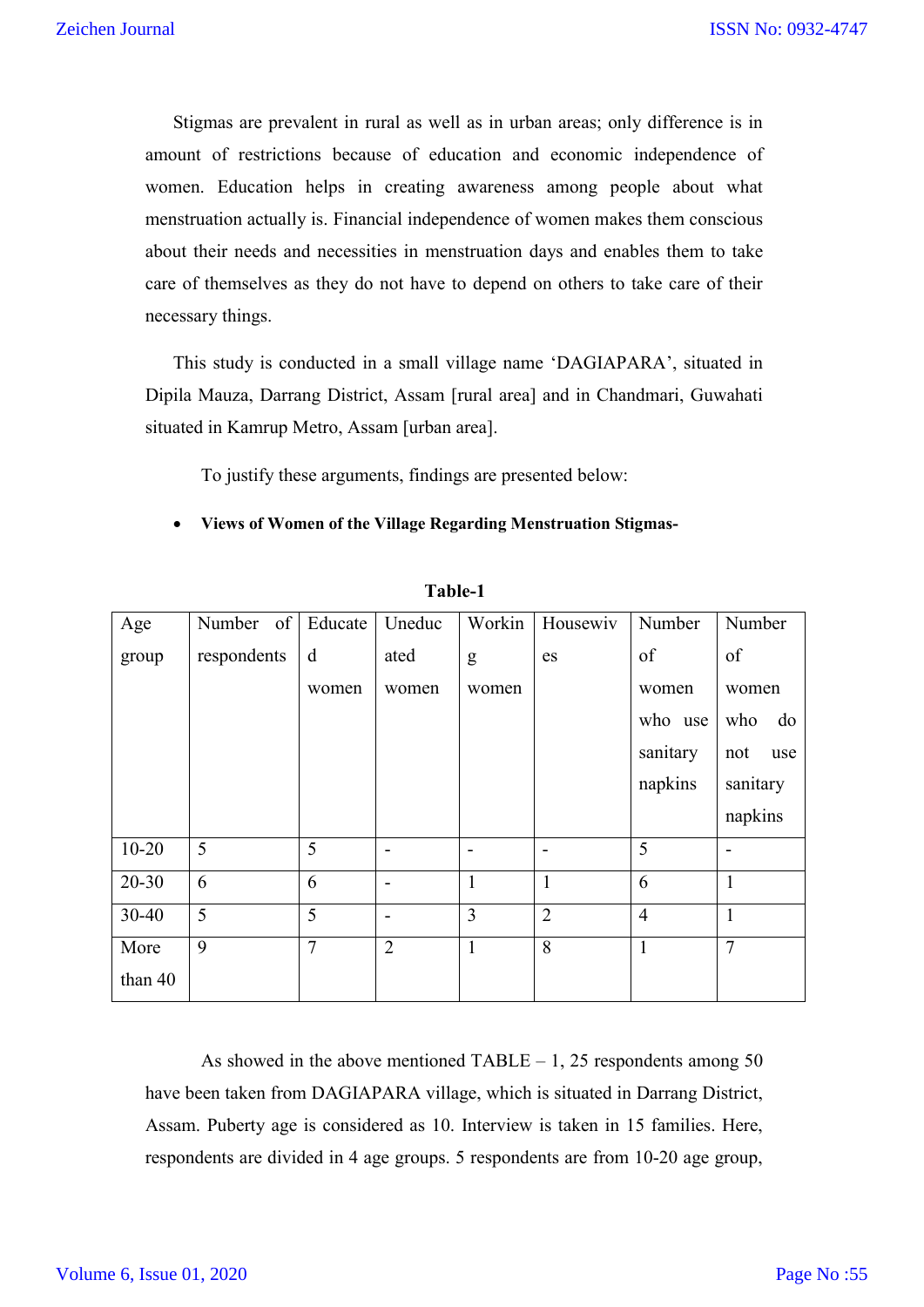6 respondents belong to 20-30 age group, 30-40 age group have 5 respondents and 9 respondents are more than 40 years. Among 25 respondents, there is 2 uneducated women who are more than 40 age; there is 5 working women; 10 girls who are studying; 1 unmarried aged women, nearly 55 age; others are housewives.

In has been seen that women of the Dagiapara village are subjected to the menstruation stigmas. Most of the girls who have just reached their puberty age, they do not have any idea about what menstruation actually is. They simply know that it is something during which one cannot go to the temple, cannot take part in ceremonies, public gatherings, cannot touch others, cannot stay with others, cannot eat many things and in some cases they are not even allowed to go to school. When they have their first menstruation, it is called as 'TULONI BIYA'. During these days, they have to maintain lots of rules. They are not allowed to go outside the room, to eat rice, to bath, to see male members etc. Most importantly, they are not even allowed to seat for exams during these days as there is believes like if they go out of the room and see male members then it will affect in future. So at any cost, they have to stay in that room for four days without seeing outside. When I have taken interview, 1 girl said that they she even had to remain in the same class because of her 'TULONI BIYA'. In the fourth day, they take bath. This day is celebrated. She is made up to look like a bride. People bring gift for her. From then, when girls menstruate every month, they are subjected to some restrictions but less than first time.

The educated girls who are belong to 10-20 and 20-30 age groups know about the importance of maintaining hygienic conditions in menstruation days because they come through these issues in their books. Most of the girls use sanitary napkins as shown in the above mentioned table. But many of them internalize these stigmas so heartily that they cannot come out of these totally in the real sense. They still maintain the restrictions as they believed that if they do not follow the restrictions, something bad will happen. When I have taken interview, it has been found that they find difficulties in maintain stigmas but in mind they also accept menstruation as something impure, unholy.

The women who are married, they are more subjected to these restrictions than unmarried girls. They are not allowed to stay with their husband during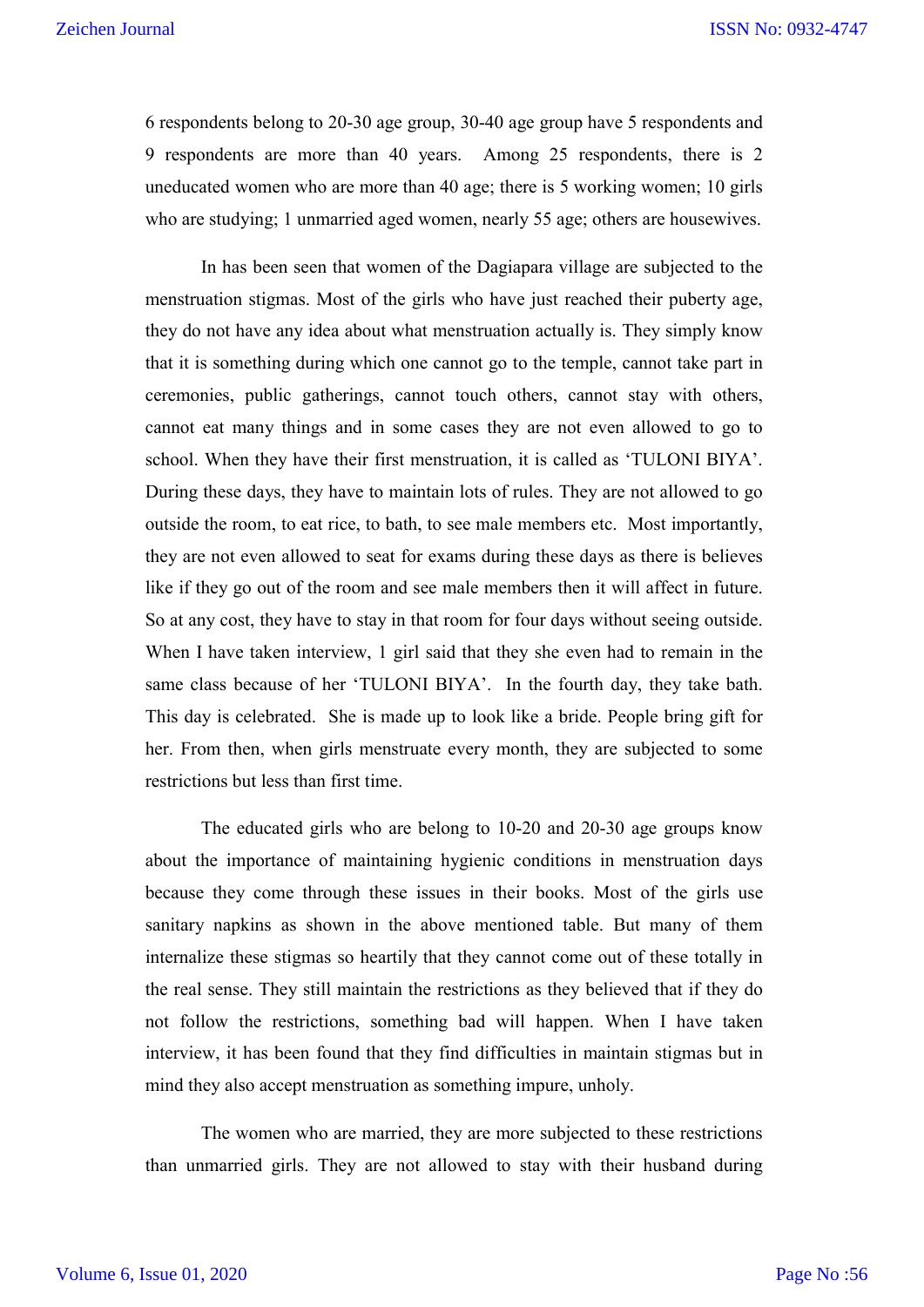menstruation as it may affect him. In many cases, it has been found that motherin- law is very strict in maintaining these rules to their daughter-in-law but same woman is relaxed to some extent in case of their daughters. When they face problems, most of the time, related to menstruation, they are not allowed to tell their husbands as these problems are considered as 'WOMEN'S PROBLEM'. Very few women use sanitary napkins (as shown in the above table). Most of them use clothes. Women are not allowed to dry their used clothes in the rays of sun in front of others because they believe that if a man see this, it will be bad for him. So they cannot clean and dry these clothes properly and used it again because of which various infections are caused. They are not bothered about use of sanitary napkins and if they bother, their family does not consider it as important. On the basis of collected data as presented above, it can be concluded that unmarried girls use sanitary napkins more than the married women comparatively.

Women who are engaged in profession, they use sanitary napkins than the housewives and maintain less amount of restrictions as they have go to their work in these days also. In the families which have only 2 to 4 members, they have to do the things. They have to make food for themselves. Simply they do not go to temples or that place of the home where they use to pray. In other aspects, they do not follow restrictions. The scenario is different in the case of house wives. They have to maintain all the rules. In these days, many of them even do not take bath. In the third day only, they wash all their clothes, clean the room where they stay in these days. From the  $5<sup>th</sup>$  day only, they can enter into the kitchen. During the menstruation days, they do not use 'sindur', as 'sindur' is considered as something which is pure. So they do not touch it during their so called impure days. Moreover, in the where mother in laws, grandmothers stay, rules are stricter. Many times it is seen that, in their menstruation days, women are not allowed to enter into kitchen, but she has to do all the works other than that which are heavier than cooking. People are not concern about her health but the belief about how menstruation can negatively affect others. Most importantly, menstruation is considered as a matter of shame which cannot be seen by the male members.

Mothers are comparatively conscious about the periods in two families; their needs, cleanliness are taken into account. But in other families, parents are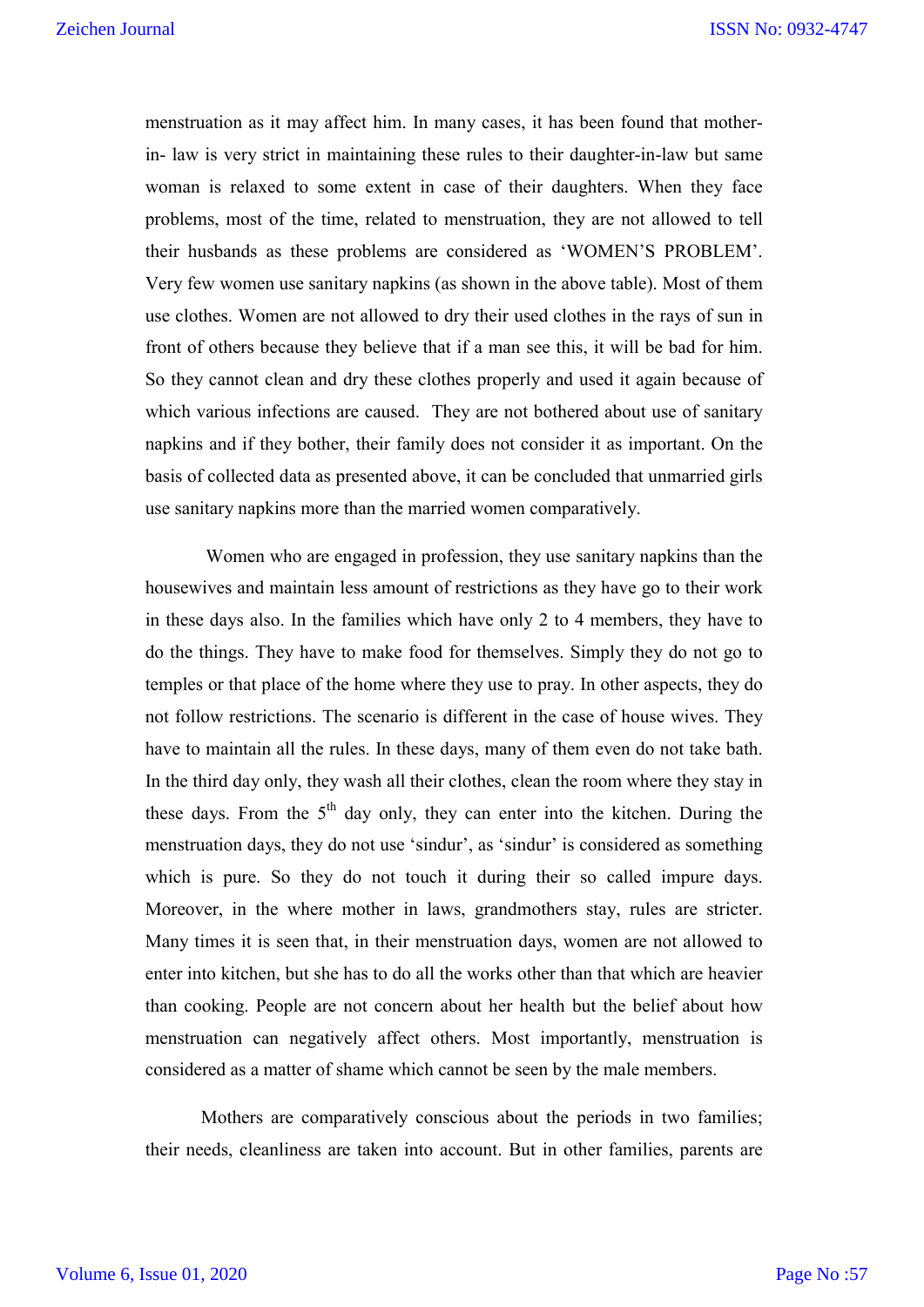still cannot come out of these believes. Girls also, although they are educated, cannot come out completely from these stigmas. They are brought up in such a way that they also consider it, to extent, as a matter of impurity. Someway or other they had in their mind that menstruation is impure.

### **Urban Women's Views on Menstruation Stigmas -**

|           | Number of   | Educated | Uneducated               | Working                  | Housewives               | of<br>N <sub>o</sub> | of<br>N <sub>o</sub> |
|-----------|-------------|----------|--------------------------|--------------------------|--------------------------|----------------------|----------------------|
|           | respondents | women    | women                    | women                    |                          | women                | women                |
| Age       |             |          |                          |                          |                          | who                  | who                  |
| group     |             |          |                          |                          |                          | use                  | don't use            |
|           |             |          |                          |                          |                          | sanitary             | sanitary             |
|           |             |          |                          |                          |                          | napkins              | napkins              |
| $10 - 20$ | 5           | 5        | $\overline{\phantom{a}}$ | $\blacksquare$           | $\overline{\phantom{0}}$ | 5                    |                      |
| $20 - 30$ | 6           | 6        | $\overline{\phantom{a}}$ | $\overline{\phantom{0}}$ | $\blacksquare$           | 6                    |                      |
| $30 - 40$ | 8           | 8        | $\overline{\phantom{a}}$ | 7                        | 1                        | 8                    |                      |
| More      | 6           | 6        | $\blacksquare$           | $\overline{4}$           | $\overline{2}$           | 6                    | 1                    |
| than 40   |             |          |                          |                          |                          |                      |                      |

 $Table - 2$ 

As presented in the above  $TABLE - 2$ , 25 respondents have been taken from Guwahati. Among them, 5 respondents belong to 10- -20 age group, 7 respondents have been selected from 20-30 age group, 7 respondents have taken from 30- 40 age group and 6 respondents are more than 40 age. Interviews are taken from 10 families. Among these 25 women, there are 11 working women; one unmarried woman, 3 housewives and others are students.

In comparison to the rural area, consciousness among women regarding menstruation is more. In the Guwahati area, sanitary pad is used by most of the women as presented in the above TABLE 2. They are concerned about their health issues. In most of the families, both husband and wife engage in profession. So they cannot maintain all the rules of not touching others, not going to kitchen, not staying with others etc. except entering into the temple. In the families where women do not work, there also less rules as the men go out for job and she has to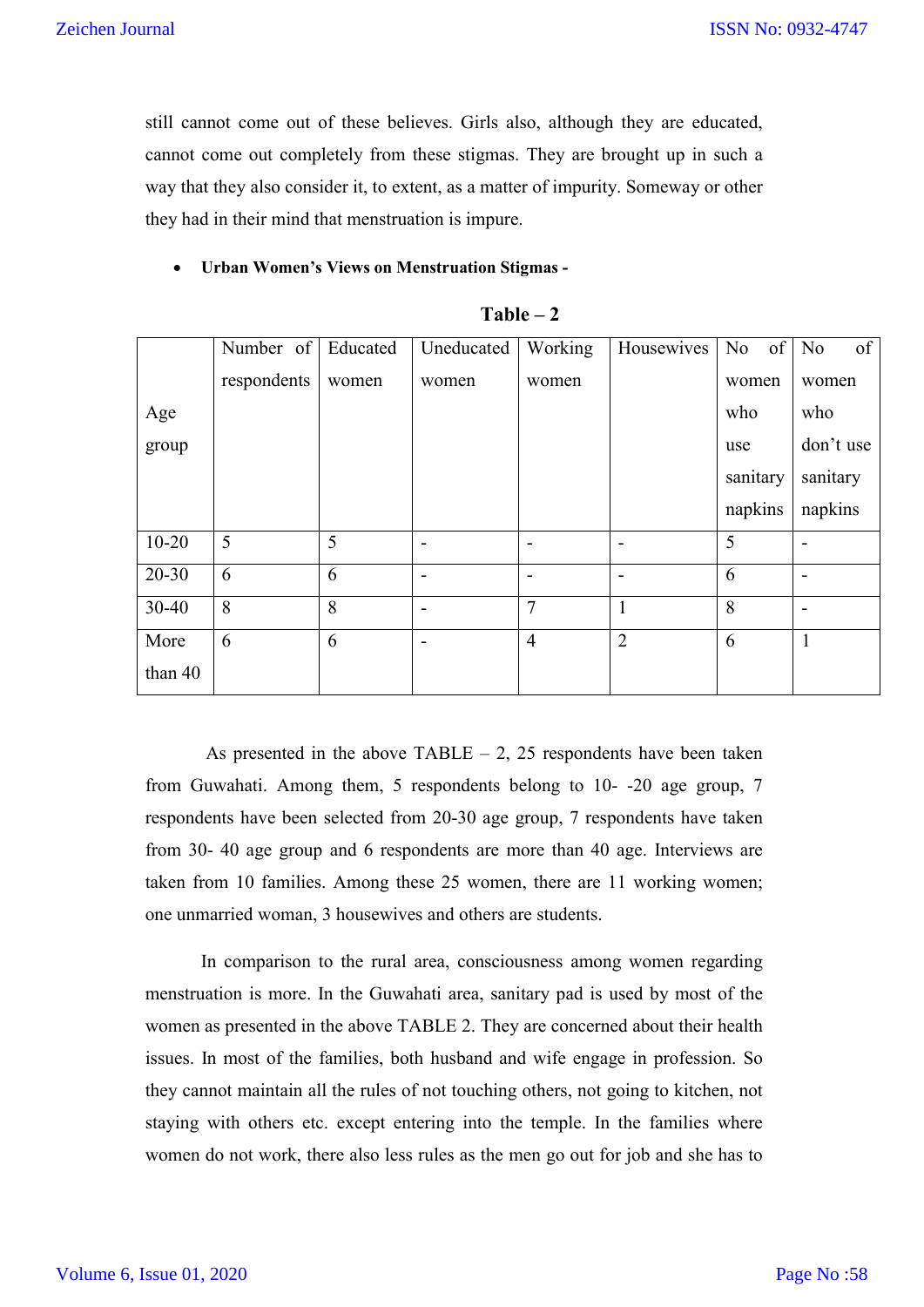maintain other works. But in some families, where there is more members like mother- in- law, sister- in- law, restrictions are maintained as –mother- in law does not like to allow her daughter- in- law to enter into kitchen as she believed it as something that will affect others, specially her son. They are concerned about problems relating to menstruation. Young generation is more liberal towards the issue of stigmas here. They do not consider menstruation as a matter of shame. Most of the people here is educated. So they know what menstruation actually is.

The young girls of Guwahati area who have just attained their puberty age, they know what menstruation actually is. Celebration of first puberty or TULONI BIYA is also there. Girls are not allowed to go outside in these days, she cannot even seat for exams, she cannot see male members, and she cannot take bath in these four days. Here also, the girl is made up as bride in the fourth day. She is gifted by others. But after the first menstruation, rules are less than rural areas. They are allowed to go to school, tuitions etc. unlike village in most of the things. They are allowed to stay with others, to eat things which are not allowed in rural areas. They do not simply take it as a matter of shame. Most of the educated young girls do not follow the stigmas related to menstruation. They almost come out of thinking it as impure. They go to their educational institutions, eat outside, use vehicles etc.

Most of the women in Guwahati areas are engaged in profession. So, they have to go to their work. So they cannot follow all the rules as in the case of village. Moreover, the house wives are also not subjected to these rules like in villages because most of the families in Guwahati areas are single family. They have only 3 to 5 members mostly. She has to maintain all the household work. She cannot wait for others to do the things for her. When I have collected data, it has been seen that in 3 families where mother in grandparents stay, rules are strict comparatively as they believe menstruation as impure and do not allow their daughter in laws and granddaughter to do many things as it may hamper her son and grandson. Most of the unmarried aged women are also not so much strict in maintaining these rules regarding menstruation. She goes to go to work. When I have taken interview one such woman says that she does not believe it as a matter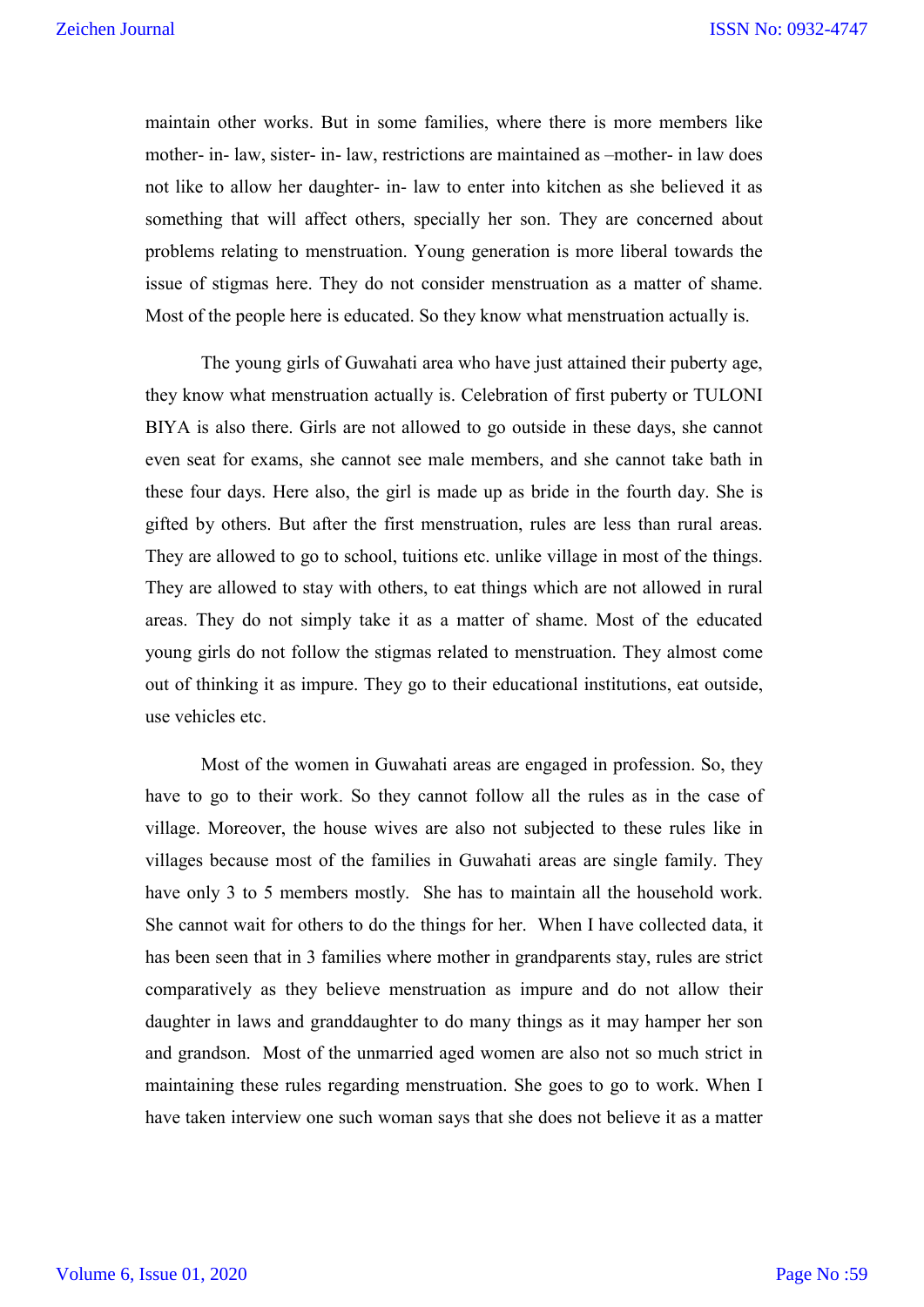of shame. She puts importance on maintaining healthy conditions in these days and not goes to temple. But she used to go to kitchen.

## **Differences between Educated and Uneducated women in their Views Regarding Menstruation:**

From the collected data, it has been found that educated women of both rural and urban areas are comparatively conscious about the reality of menstruation. They do not think of it as dirty, unholy. They do not consider menstruating women as impure. They know that it is just a biological process of every woman which implies their sign of achieving motherhood. They take care of themselves by maintaining cleanliness, using sanitary napkins, eating healthy foods. They are less bothered about the stigmas related to menstruation. They do not consider menstruation as a weakness of women.

On the other hand, most of the uneducated women is filled with many assumptions and believes regarding menstruation. They are more conscious about menstruation stigmas prevalent in society. They conceptualize menstruation more as a social rather than a biological process. They accept the patriarchal society's conception of considering women as week because of menstruation rather than recognizing their differences. They are more concerned about maintaining stigmas than their health issues because of which many of them suffer from menstruation related diseases. Many of them maintain these stigmas willingly also as they internalize believes regarding negative impact of menstruation.

Educated women are conscious about their rights and necessities. If they are forced to maintain all these stigmas which pose a challenge to their lives, they do not take it as normal. But uneducated women do not, in fact, know about all the rights which are available to them. They obey all the restrictions as take it as normal. They do not understand the fact that they are subordinated or somewhere fear is in the whole process of following these stigmas rather than their willingness.

 **Differences between Economically Independent and Dependent Women Regarding Menstruation Stigmas**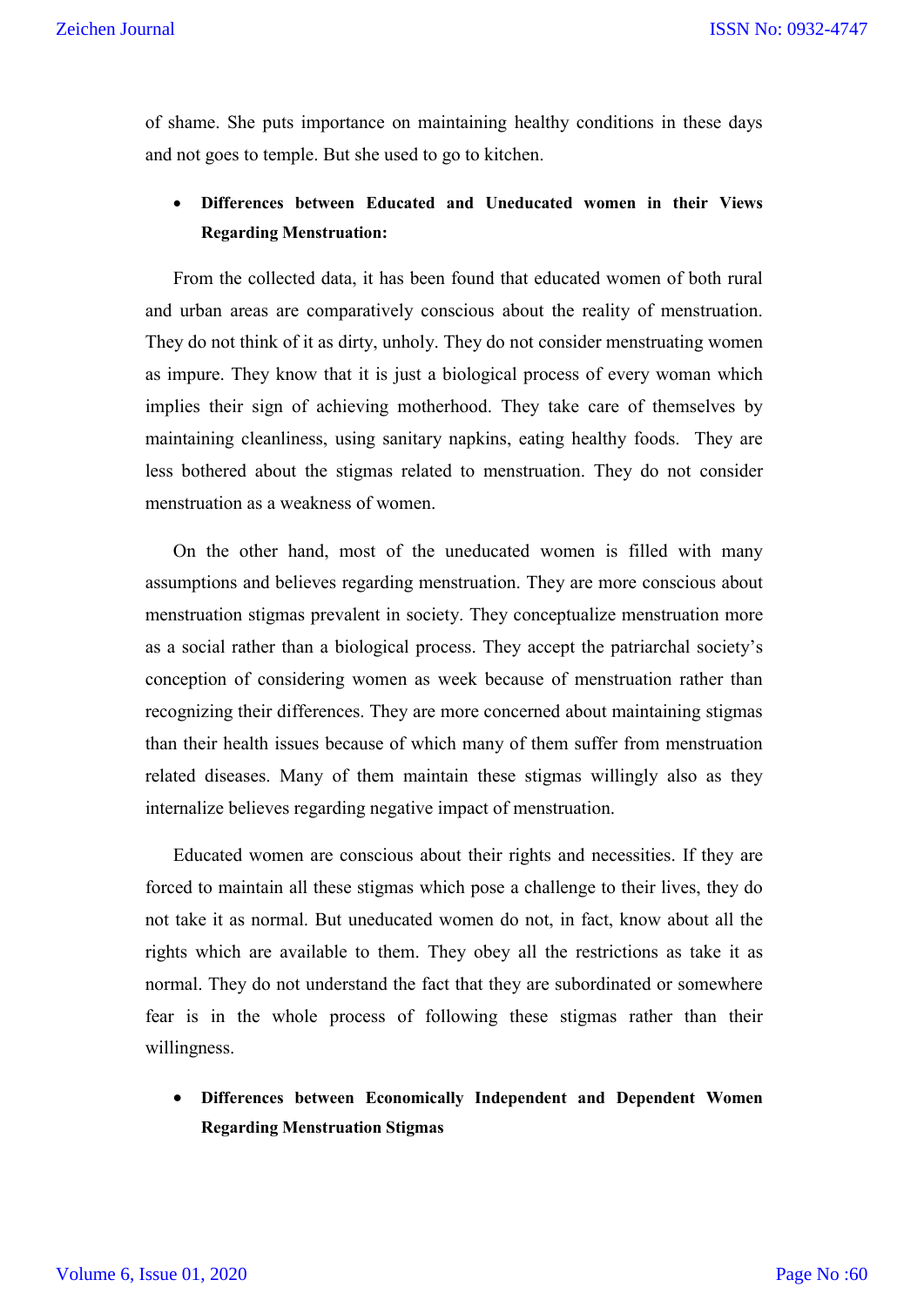Economically independent women are less subjected to these stigmas of menstruation. As they do not have to depend on others for financial help, they are relatively forced less to maintain these stigmas by others. When interviews are taken it has been found from their views that economic independence of women carries importance of their needs and wishes. They do not have to wait for others to take care of themselves. They can do their own without depending on others for financial help. For example, they can buy sanitary napkins for themselves, they can go to hospital if they face any difficulties whereas these issues are usually considered as women issues and do not get attention of the patriarchal society. Moreover, when she is engaged in a job, she has to go to her workplace in spite of maintaining all the stigmas by staying at home which happens in the case of housewives. Society also does not blame them immediately which are, in contrast, different in the cases of women who are financially weak.

On the other hand, economically dependent women are subjected to these stigmas more as they cannot decide anything for themselves, which are related to money. Her needs, views are also ignored. For example, buying sanitary napkins is not considered as much important. If a women suffers from periods pain, menopause, irregular periods; these are accepted as women issues. But most of cases the fact that these issues are related with a woman's life is ignored by simply termed these as 'women issues'. Most of village women, in fact, still hide these issues from male members as they feel shame to share these issues with men. They are socially and psychologically conditioned in such a way that they themselves accept 'not giving importance to these things' as normal. Most of the family members also do not take these issues seriously and think that spending money in these things as meaningless. Society also more concerned in searching the fault of these poor women than that of independent women.

Moreover, it has been found that those women who depend on others for financial support do not have the courage to raise their voice for their needs. They do not want to go against others as they have fear of losing that support completely. In many cases they think that asking for their necessities may be an extra burden for the family. So they simply try to adjust with what they have by taking it as normal. But economically independent women do not have to think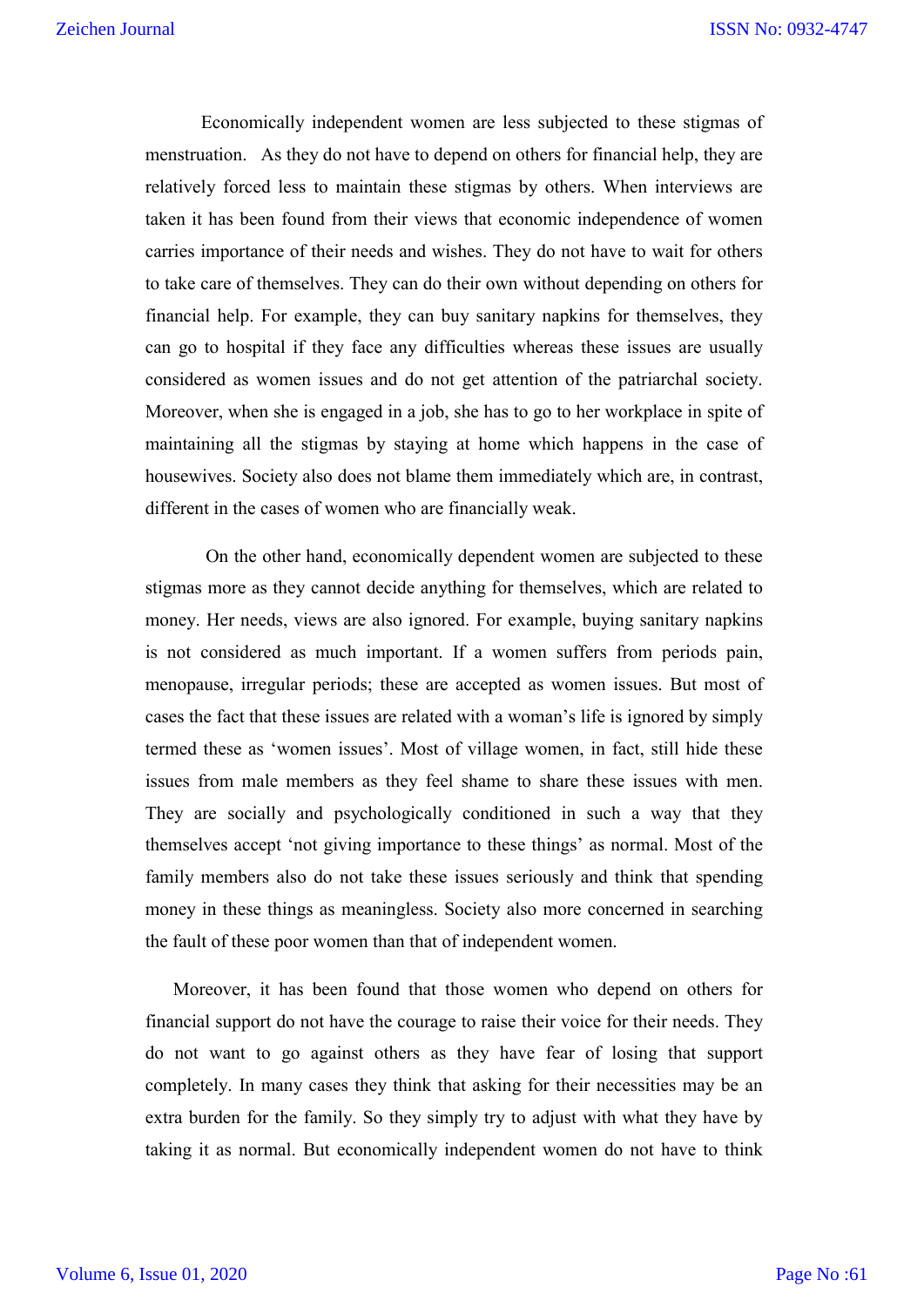about all these issues. So, economically dependent women have very different views about these stigmas than economically well off women.

## **Role of Patriarchal Society in Continuing Menstruation Stigmas:**

Patriarchy is not all about men's domination over women. Rather it is about the system which provides supremacy to men and thus, led to the subordination of women. Women also play important role in the maintenance of patriarchy. It has been seen that women are too responsible as much as men in maintaining these stigmas. In spite of being a woman, they do not try to understand the different needs of women in menstruation days in most of the cases. When I have collected data, many girls said that they are introduced to these stigmas by their female relatives mostly by their grandmothers. They are taught not to touch others, stay away from others, not going to schools etc. they are taught not to speak about menstruation in public as it is a 'women matter'. They said that they are taught not to ask their father, brother to buy sanitary napkins as it should not be touched by a man. Moreover, it has been found that daughter- in- laws are more subjected to these stigmas by their mother- in- laws in most of the times. Mother- in- laws are more strict in maintaining these stigmas than father-in-laws. Thus, women are equally responsible for the continuance of these menstruation stigmas as that of man.

Therefore from the findings, it can be said that there are differences between the women of the village and women of the city regarding stigmas related to menstruation. Education and economic independence play major roles in creating these differences. Patriarchal society always tries to subordinate women and menstruation stigmas are used as a way of subordinating them.

#### **References**

## *A. Books-*

- 1. Barnett, Emma [2019]. *''Period''*. HQ, UK.
- 2. Bhasin, Kamla [1993]. *''What is Patriarchy''*. Kali for Women, India.
- 3. Bhasin, Kamla [1999]. *''Understanding Gender''*. Kali for Women, India.